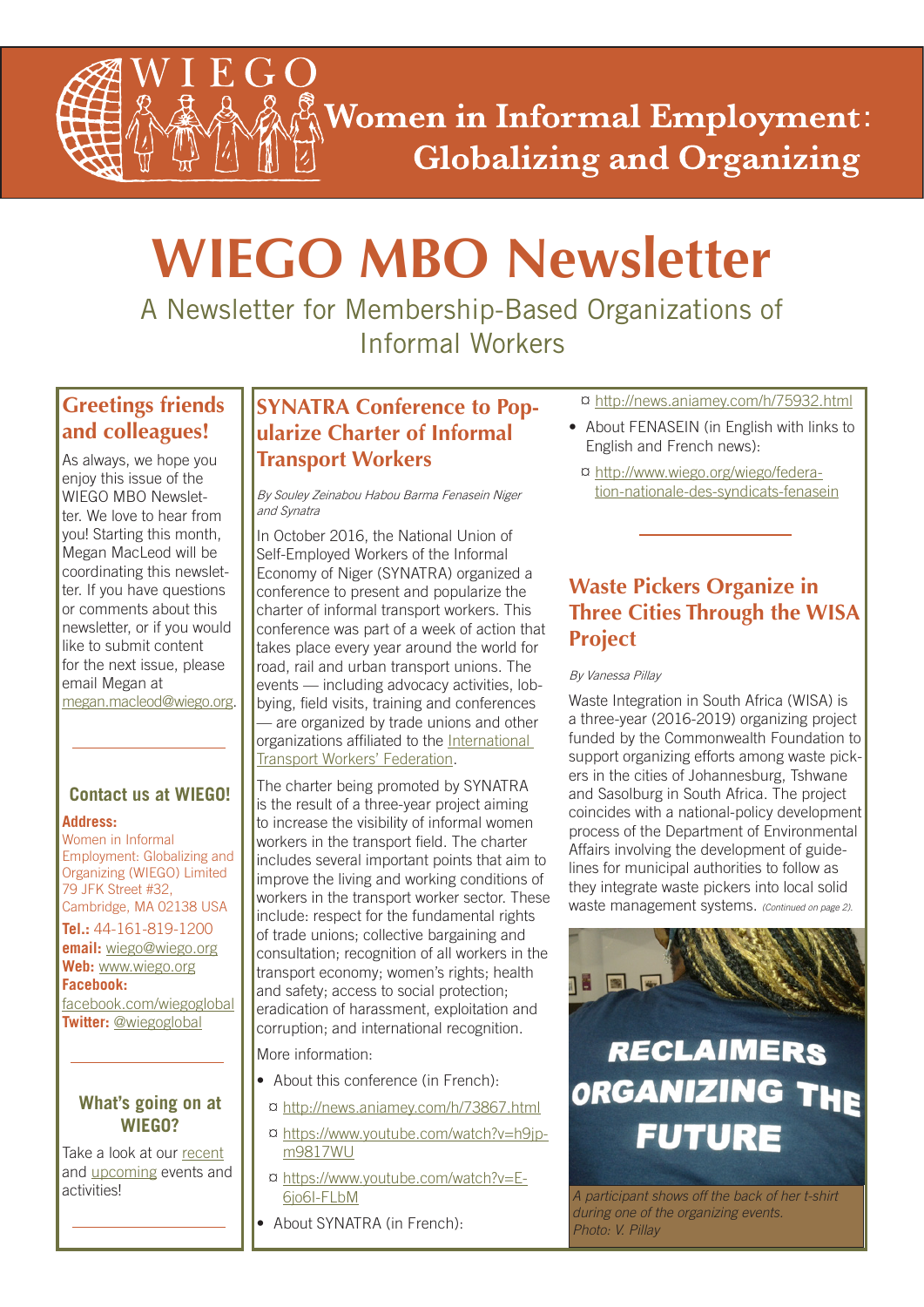## **Punitive Tolls on Head Porters Abolished in Accra, Ghana**

During the 2016 national election process, membership-based organizations (MBOs) from Accra, Ghana met with representatives from four of the major political parties in a town hall policy meeting. The meetings were facilitated by Dorcas Ansah, WIEGO's Accra Focal Cities Coordinator. The MBOs shared their concerns at the meetings. A major issue was the existence of tolls that were charged to kayayei (head porters) by the Accra municipality. The toll is for self-employed workers, but kayayei are wage workers hired by market traders and customers; they are not self-employed. During the town hall policy meeting, the New Patriotic Party (NPP) committed to abolishing the toll if elected. In December 2016, the election was won by the NPP. The kayayei immediately began to engage with the new government to remind them of their promise to abolish the toll. One of their first actions was to organize a victory march. The kayayei were successful: on March 2, 2017, the new Finance Minister announced that [the toll would be abolished](http://www.wiego.org/news/kayayei-react-abolishment-levies) 

(in English).

#### *(Continued from page 1).*

The overall objective of the project is to support waste pickers to organize themselves into strong democratic membership-based organizations that can negotiate with city authorities for their active integration into solid waste management systems. The project aims to achieve this objective through four priority areas:

- 1. Policy research in the project sites to understand current local government policies around solid waste management and any policy imperatives around waste picker integration into the system.
- 2. Worker education on city policies for waste picker integration into solid waste management systems in every city, so that waste pickers can develop their own demands around integration.
- 3. Negotiation skills training to empower waste pickers to negotiate for the inclusion of their demands into policy.
- 4. Strengthening waste pickers' organizations and helping to build and strengthen the South African Waste Pickers Association (SAWPA) as a National Association.

The three project cities were chosen based on previous research by WIEGO and others (see below) about the conditions and organizing potential of waste pickers in these areas, and the size of the waste economy. A project reference group has been established to offer strategic oversight to the project. The group includes waste picker representatives, groundWork — the environmental justice organization that has been supporting SAWPA since its inception in 2009 — and WIEGO.

A first step was to consult with the SAWPA national committee — which includes all nine provincial representatives of SAWPA from all three project cities — to introduce the WISA project. Then, in Johannesburg, a historic mass meeting between two types of reclaimers — those working on landfill sites and those working on the streets — was organized by WIEGO on December 3, 2016. This was the first time that reclaimers from both groups met to talk about their work and share experiences. The 105 reclaimers who gathered at the meeting elected representatives from the 7 work sites to form the Johannesburg representatives' committee. The WISA project was also introduced to the Tshwane reclaimers committee, which represents four areas of reclaimers, mainly those working on landfill sites. The Tshwane Rankuwa, Onderstepoort, Mamelodi and Soshanguve (ROMS) Committee must still reach out to organize reclaimers working on



*George Goch women reclaimers. Photo: V. Pillay*

the city streets. The WIEGO project team will also meet with the reclaimers in Sasolburg.

### **Next Steps:**

Reclaimers in Johannesburg prepared for their engagement with the city authorities the first in six years — which took place on May 17-18, 2017. Two representatives from the WISA project have been selected by the Johannesburg committee to represent their interests on a national working group to be convened by the Department of Environmental Affairs for the development of the national guidelines for waste picker integration. Participation in the national working group will give waste pickers a voice in the national policymaking process.

### **Previous research includes:**

- Samson, M. Organizing Reclaimers in Tshwane, South Africa.
- Samson, M. Reclaiming Reusable and [Recyclable Materials in Africa - A Critical](http://www.wiego.org/sites/wiego.org/files/publications/files/Samson_WIEGO_WP16.pdf)  Review of English Language Literature (in English and in French).
- Samson, M. Organizing in the Informal [Economy: A Case Study of the Municipal](http://www.ilo.org/wcmsp5/groups/public/---ed_emp/---emp_ent/---ifp_seed/documents/publication/wcms_093980.pdf)  Waste Management Industry in South Africa.
- [Schenk, R. and P.F. Blaauw. The Work](https://link.springer.com/article/10.1007/s12132-011-9125-x) and Lives of Street Waste Pickers in Pretoria.
- Theron, J. Options for Organizing Waste Pickers in South Africa.